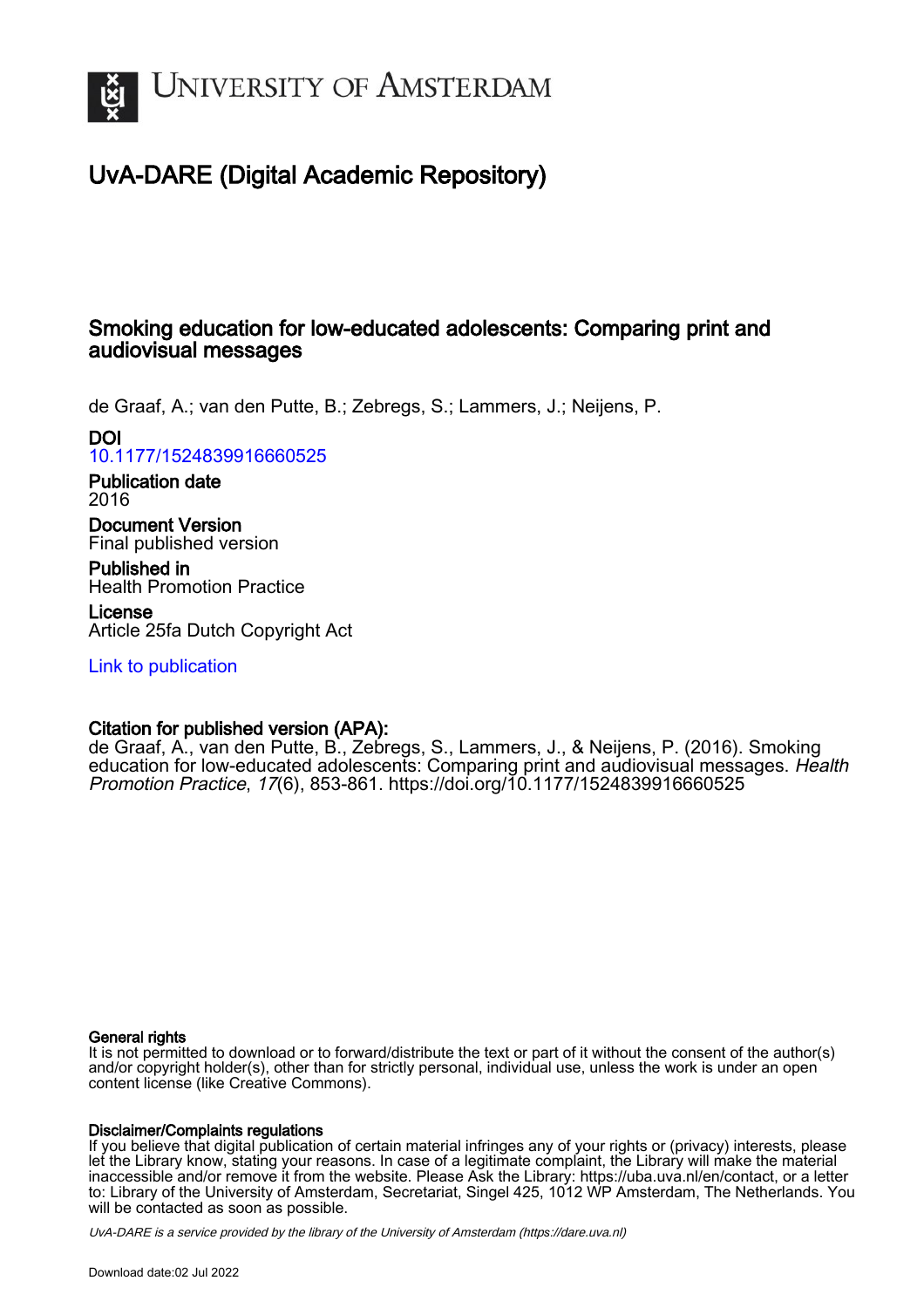# *Smoking Education for Low-Educated Adolescents: Comparing Print and Audiovisual Messages*

Anneke de Graaf, PhD1 Bas van den Putte, PhD<sup>2,3</sup> Simon Zebregs, PhD2 Jeroen Lammers, MSc<sup>3</sup> Peter Neijens, PhD<sup>2</sup>

*This study aims to provide insight into which modality is most effective for educating low-educated adolescents about smoking. It compares the persuasive effects of print and audiovisual smoking education materials. We conducted a field experiment with two conditions (print vs. video) and three measurement times (Time 1, Time 2, and Time 3). A total of 221 high school students in the second year of the lowest levels of education in the Netherlands participated at all three time points of the study. Results showed that participants in both conditions had more negative beliefs about smoking after being exposed to the smoking education than before, but there were no differences between the print and video version in this effect. However, the video version did make the attitude toward smoking more negative at Time 3 compared to baseline, whereas the text version did not, which suggests that the video version was more effective for educating low-educated adolescents about smoking.*

*Keywords: tobacco prevention; school-based health promotion; low-educated adolescents; modality*

# >**INTRODUCTION**

In the past decades, the prevalence of smoking in Western countries has decreased, which reduces the risk of several major health threats like cancer, pulmonary disease, and cardiovascular disease (World Health

**Health Promotion Practice**

November 2016 Vol. 17, No. (6) 853 –861 DOI: 10.1177/1524839916660525 © 2016 Society for Public Health Education Organization, 2012). However, the decline in smoking has not been uniform in all socioeconomic subgroups of the population. The prevalence of smoking over the past decades declined substantially more in people with a higher education and income than in people with a lower education and income, thus widening the gap between different social groups (Giskes et al., 2005; Kanjilal et al., 2006). This disparity in smoking between low- and high-educated groups is already manifest among adolescents. In the Netherlands for instance, 15.4% of adolescents in the lowest level of secondary school smoke daily, whereas only 0.9% of adolescents in the highest level smoke daily (Van

*1 Radboud University Nijmegen, Nijmegen, The Netherlands 2 Amsterdam School of Communication Research, Amsterdam, The Netherlands 3 Netherlands Institute for Mental Health and Addiction, Utrecht, The Netherlands*

*Authors' Note: We would like to thank the schools and their students who participated in this study. We would like to thank Moniek Buijzen for her feedback on an earlier version of this article. Jeroen Lammers is affiliated to Trimbos Institute, which develops the "Healthy School and Drugs" program. The materials used in this study are based on the materials from this program. Bas van den Putte holds a chair in health communication that is sponsored by Trimbos Institute. The terms of this arrangement have been reviewed and approved by the University of Amsterdam in accordance with its policy on objectivity in research. All other authors declare to have no conflicts of interest. This research was funded by the Netherlands Organisation for Scientific Research (Grant No. 321-89-001). The funding source had no involvement in the selection of participants, questionnaire, items, analysis, conclusions, or writing of the text. Address correspondence to Anneke de Graaf, PhD, Centre for Language Studies, Radboud University Nijmegen, Erasmusplein 1, 6525 HT Nijmegen, The Netherlands; e-mail: a.degraaf@let.ru.nl.*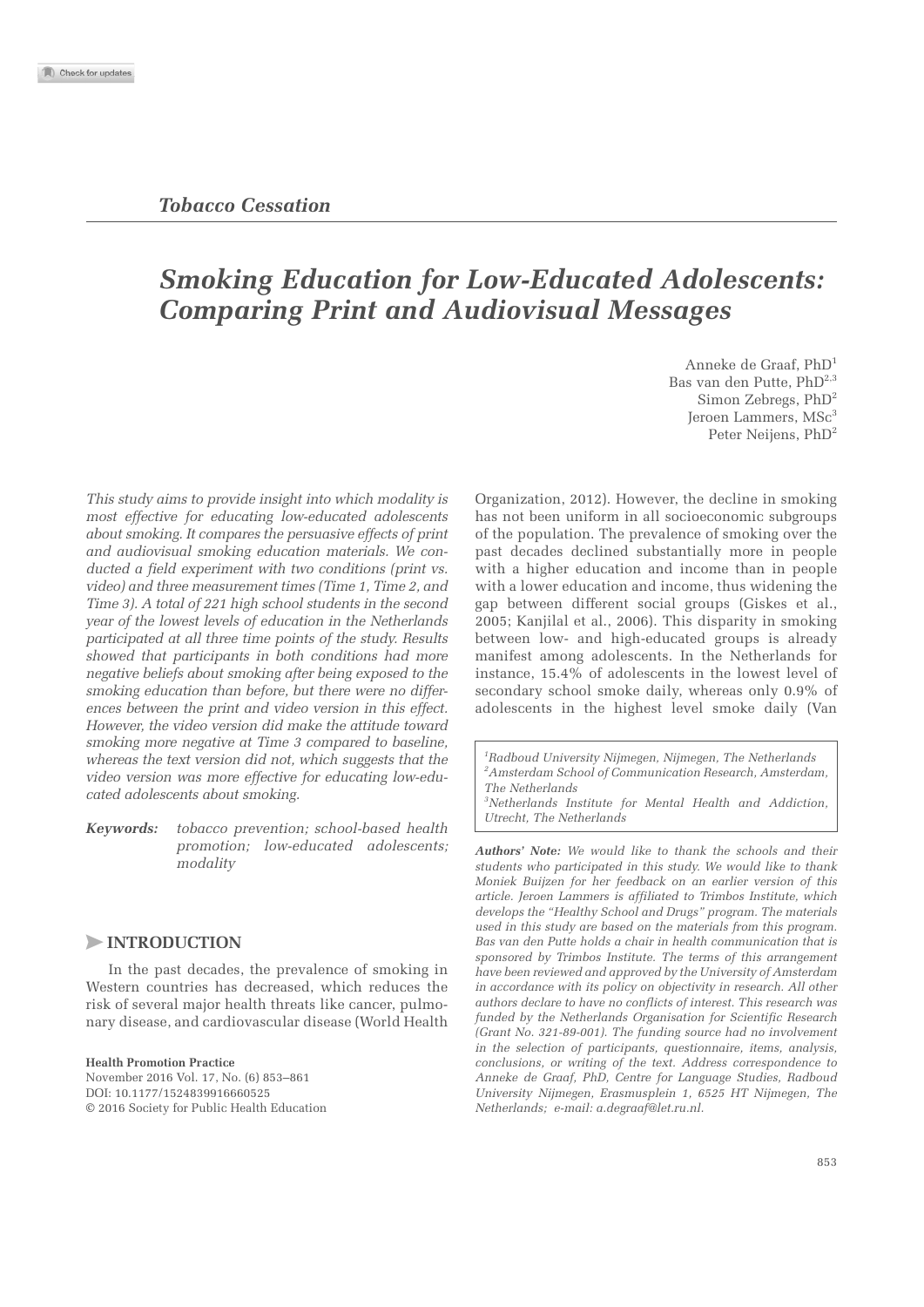Dorsselaer et al., 2010). Therefore, it is important to specifically target low-educated groups in health education efforts to decrease the prevalence of smoking and thus reduce the health threats of smoking for those most at risk.

To prevent adolescents from smoking, many secondary schools provide their students with smoking education (Cuijpers, Jonkers, De Weerdt, & De Jong, 2002; Gottfredson & Wilson, 2003). However, little research has addressed the factors that make smoking education effective specifically for low-educated adolescents. Most research about school-based smoking education programs has participants from higher school levels (see Dobbins, DeCorby, Manske, & Goldblatt, 2008; Wiehe, Garrison, Christakis, Ebel, & Rivara, 2005). An adaptation of educational materials that may be efficient for lower educated groups is to replace written text with video clips in which the text is spoken by an actor. This is easily implementable and could ease the processing burden for low-educated adolescents. Audiovisual presentation likely frees up cognitive capacity for comprehension of the message, especially for groups who have difficulty reading, because they do not have to decipher the written words (Wilson & Wolf, 2009). Print and video represent different modalities or channels through which information is presented to recipients (Moreno, 2006). The present study compares these two modalities to gain insight into which modality is most effective for low-educated adolescents. This study provides a link between research and practice by providing insight into the effectiveness of different modalities for low-educated adolescents, which can be applied by health promotion and education practitioners. In this way, the study contributes to the development and evaluation of health promotion programs.

### >**LITERATURE REVIEW**

To our knowledge, there is no prior research that specifically tests the effectiveness of different modalities of smoking education materials for low-educated adolescents. However, a few studies that compared printed and audiovisual health messages have included groups with different disparities that are likely related to a low education level, like low literacy. These groups are expected to be similar in that they have difficulty reading. These studies have shown mixed results. For instance, Meade, McKinney, and Barnas (1994) showed that there was no difference in the recall of printed and videotaped materials about colon cancer among low-literate patients of a health clinic. However, Campbell, Goldman, Boccia,

and Skinner (2004) found that a simple text version of information about informed consent for medical tests was recalled better than a video that narrated the text. In contrast, Wilson et al. (2010) showed that participants with limited health literacy, a characteristic that is also related to a low-education level (Paasche-Orlow, Parker, Gazmararian, Nielsen-Bohlman, & Rudd, 2005), recalled information about inhaler use better when they had seen a video that narrated and illustrated the use of an inhaler than when they had read a print version with the same text and images (Wilson et al., 2010). In sum, mixed results have been found in studies about modality effects of health messages that included adult participants with characteristics similar to low-educated adolescents.

Some studies have tested the modality of health education interventions among adolescents with higher education levels. For instance, Corston and Colman (1997) compared a print version of a health warning to an audiovisual version in which an actor spoke the text directly into the camera, a so-called talking head presentation. Their results indicated that the print message was better recalled than the audiovisual message. Byrne and Curtis (2000) extended this research by including multiple audiovisual versions. In addition to an audiovisual talking head presentation, they used a version with the same spoken text accompanied by message-relevant images, and a version with the spoken text accompanied by message-irrelevant images. Their results showed that all audiovisual versions resulted in less recall of the health warning than printed text. Thus, for higher educated adolescents, printed versions were more effective than audiovisual versions. However, low-educated adolescents may be more similar to low-literate adults, for whom mixed results were found. Therefore, it is unclear whether printed or audiovisual messages are more effective for low-educated adolescents.

In addition, these studies focused on recall of health messages. However, smoking education is not primarily aimed at recall but rather at influencing determinants of smoking behavior (Cuijpers et al., 2002). The theory of reasoned action (Ajzen & Fishbein, 2005) posits that beliefs about the consequences of a behavior, attitudes, or evaluations about a behavior, and intentions to carry out a behavior, influence the performance of the behavior. Based on the theory of reasoned action, we study the effects of the modality of smoking education on the beliefs, attitudes, and intentions toward smoking. To date, we have not been able to retrieve studies about effects of modality on beliefs, attitudes, or intentions that include participants who show similarities to low-educated adolescents. Therefore, we formulate the following research question (RQ)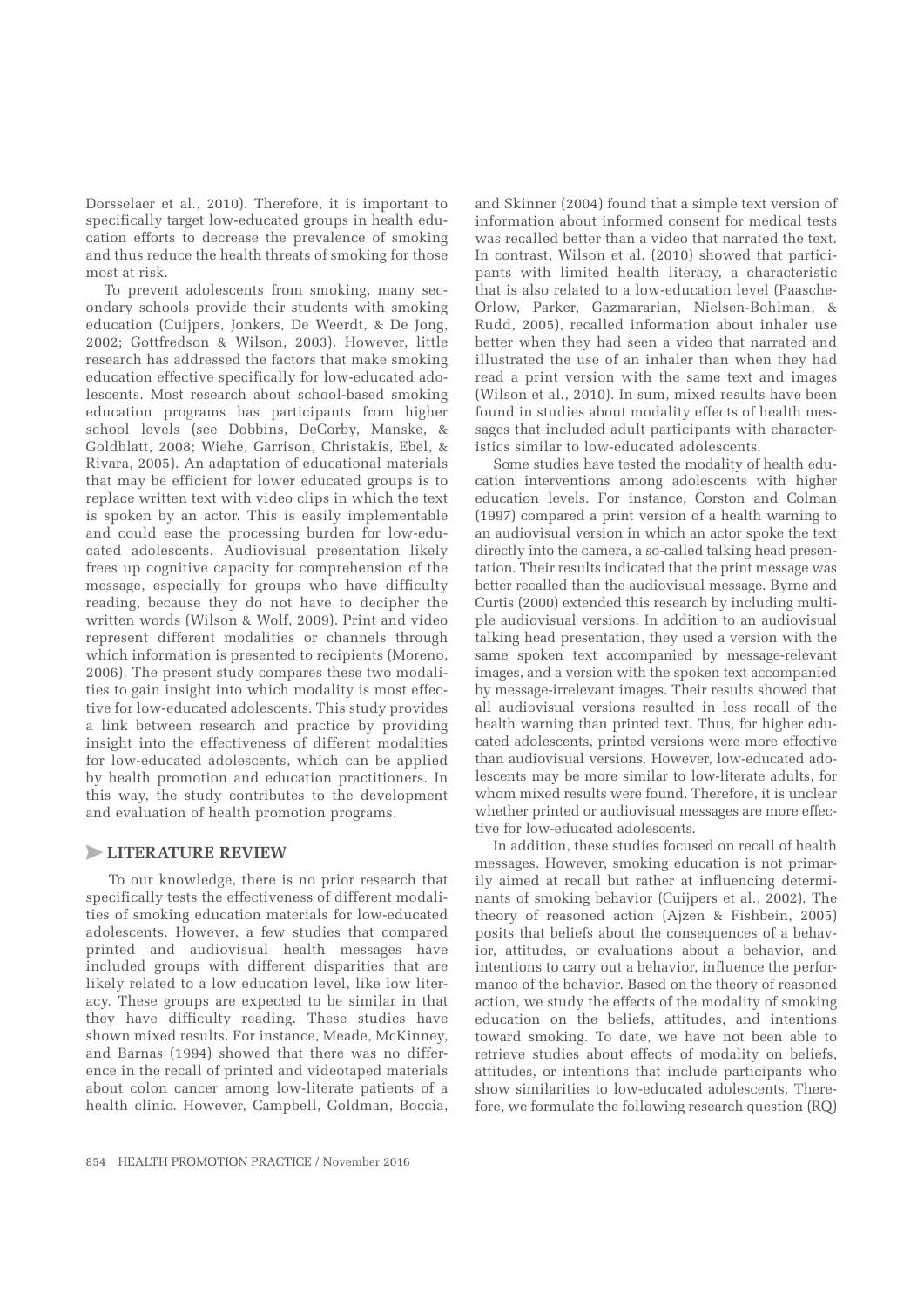with respect to the effect of modality on behavioral determinants:

**RO1:** What is the effect of the modality (print vs. video) of smoking education messages on beliefs, attitudes, and intentions toward smoking of low-educated adolescents?

If the modality of smoking education messages has effects on low-educated adolescents' beliefs, attitudes, and intentions, these could be explained by differences in message processing (Chaiken & Eagly, 1976; Corston & Colman, 1997). In the elaboration likelihood model (Petty & Cacioppo, 1986), persuasion is determined by the type of processing that a recipient of a message engages in. A recipient can either process the message deeply and generate thoughts about the message or process the message more superficially and base his or her reaction on easily discernible cues. In the latter type of processing, a variable that may play a role is appreciation. Appreciation refers to a positive attitude toward the message (Brown & Stayman, 1992). Because video is more vivid than print, it is likely appreciated more (Taylor & Thompson, 1982). Appreciation can serve as a positive cue, which can lead to increased effectiveness of the message (see Brown & Stayman, 1992). Therefore, we expect that for our target group, message appreciation can also influence the effects of smoking education, reflected in the following RQ:

**RQ2:** What is the role of appreciation in the effect of the modality (print vs. video) of smoking education messages on beliefs, attitudes, and intentions toward smoking of low-educated adolescents?

In the elaboration likelihood model, deep processing is impeded by distraction. Several researchers have suggested that video is more distracting than print, because features of the presentation can draw attention away from the content of the message (Byrne & Curtis, 2000; Corston & Colman, 1997). For instance, visual cues like the appearance and the nonverbal behavior of a spokesperson can distract from what the spokesperson is saying. When recipients are distracted, processing of the message is likely impaired, which can result in decreased effectiveness (Corston & Colman, 1997). On the other hand, it is possible that the audiovisual modality can initially attract viewers' attention to the message and enhance processing (Taylor & Thompson, 1982). This could lead to higher effectiveness of the message. Therefore, we ask the following:

**RQ3:** What is the role of distraction in the effect of the modality (print vs. video) of smoking education messages on beliefs, attitudes, and intentions toward smoking of low-educated adolescents?

#### >**METHOD**

### *Participants*

Participants were high school students in the second year of the lowest levels of education in the Netherlands: practical schools, which are aimed at preparing students for a low-skilled job (*Praktijkonderwijs* [Practical Education], PrO), and prevocational schools, in which classes were selected in which most students received additional support to obtain a diploma (*Leerwegondersteunend Onderwijs* [Supported Education], LWOO). For students to get selected for this type of education, they have to meet several criteria. First, students at PrO should have an IQ score between 60 and 75 (Rijksoverheid, n.d.-a). At LWOO, students should have an IQ score between 75 and 90 (Rijksoverheid, n.d.-b). Second, for both types of education, students should be behind multiple years in primary school skills, such as reading and mathematics (Rijksoverheid, n.d.-a, n.d.-b). In PrO schools, classes are small (approximately 10 students) to be able to provide more attention to the students.

At the first time point of data collection, 111 students from 11 classes of 8 PrO schools participated. In addition, 168 students from 10 LWOO classes of 5 schools participated. Of these students, 93 PrO students (dropout of 16.2%) and 149 LWOO students (dropout of 11.3%) participated at the second time of data collection. At the third time of data collection, 86 PrO students who had completed the prior two times also completed the final questionnaire (total dropout since Time 1 of 22.5%) as well as 135 LWOO students (total dropout of 19.6%). The main reason students dropped out after Time 1 was that they were not at school when one of the questionnaires was administered, mostly because they were ill or absent. Dropouts did not differ from the students who remained in the sample on gender,  $\chi^2(1) = .49$ ,  $p = .55$ , or age,  $t(273) =$ .74,  $p = .46$ . However, dropouts did smoke more cigarettes in the past month at T1,  $t(269) = 2.52$ ,  $p < .05$ .

In the final total sample of 221 PrO and LWOO students, there were 126 boys (57%) and 93 girls (43%). The average age was 14 years and 8 months with a range from 13 to 16. 12.6% of PrO students and 12.8% of LWOO students had smoked in the month prior to T1. They smoked an average of 3.7 cigarettes on 7.3 days in the previous month.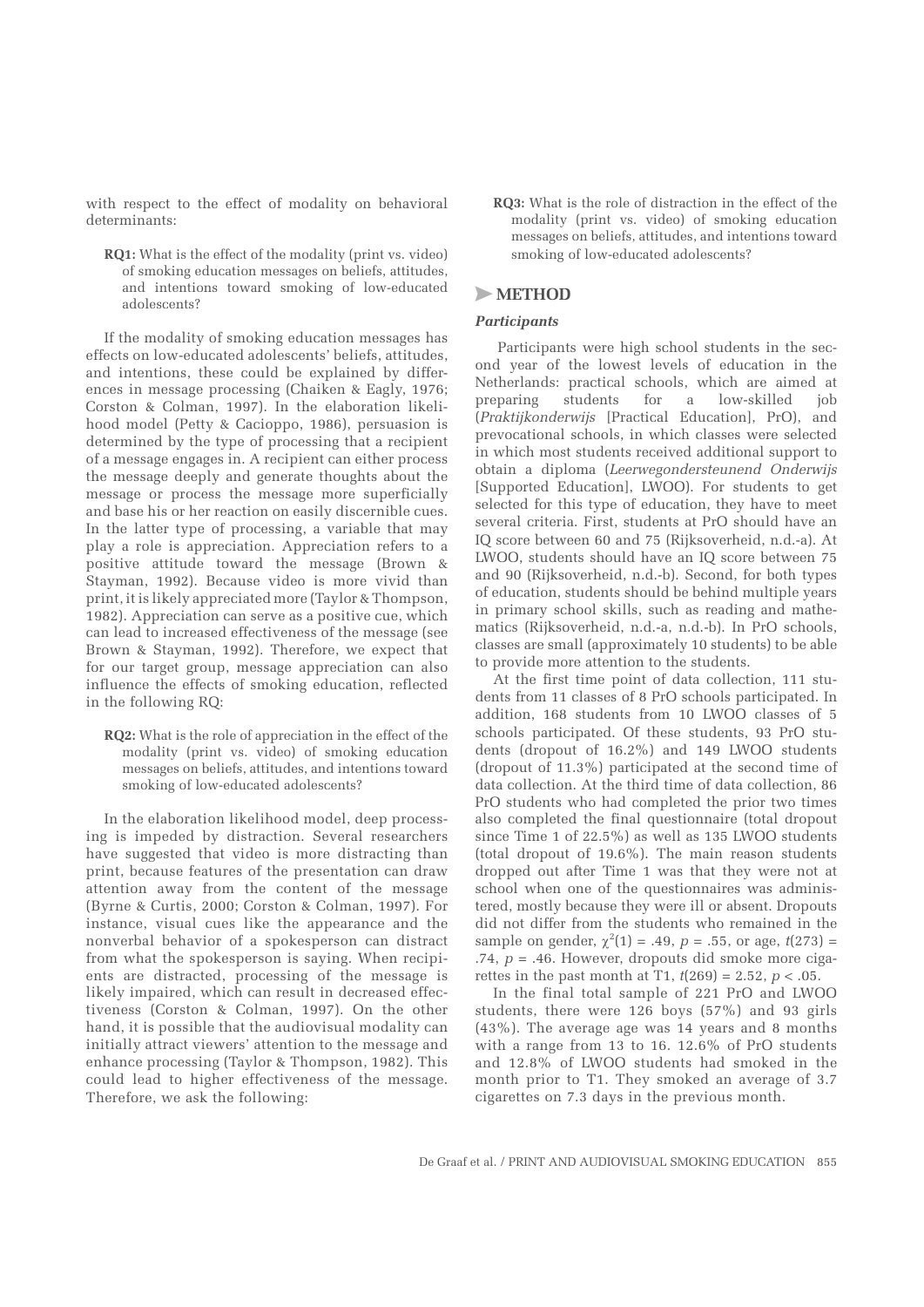#### *Materials*

Smoking education materials were constructed in two versions. A printed version was based on existing materials from the "Healthy School and Drugs" education program, produced by the Dutch Trimbos Institute, the national institute for mental health and addiction. This program is used in 75% of Dutch secondary schools (Malmberg et al., 2014). The materials contained short texts that mainly focused on the consequences of smoking, such as damaging your lungs and becoming less fit. A comparable audiovisual version was made by a professional film producer. An actor stood in front of a school yard where children were walking around. The actor spoke the exact same text as in the printed version, giving a "talking head" presentation. This was important to make differences between the versions other than modality as small as possible, to be able to confidently attribute found effects to the modality of the material. In this way, the versions were completely equivalent on the information that was given in both modalities (see Appendices A and B).

Participants in both conditions received a booklet with exercises, like writing down all words that they associated with smoking. This was done because these exercises were part of the Trimbos' materials. By ensuring the materials were similar to existing smoking education materials, ecological validity was increased. The booklets and video were unavailable to the students and teachers after the study session in which they were exposed to them. In this way, the possibility of contamination was minimized.

#### *Procedure*

The study was conducted in a classroom setting. A researcher instructed the students that they should complete the questionnaire individually and that their answers would be handled anonymously. In total, the same students answered the questionnaires at three time points. The questionnaire at Time 1 took approximately 20 minutes to complete. Approximately 4 weeks later, at Time 2, classes were randomly assigned to either read the print version or watch the audiovisual version. The audiovisual version was shown to the class as a whole on a screen in front of the class, and the print version was read by each student individually, though in the classroom setting. Both the researcher and a teacher of the students were present during the whole procedure. They reminded students to pay attention if they did not. If students (occasionally) talked with each other they were told not to. After exposure, participants again completed a questionnaire. Taken together, this took 30 to 40 minutes. The procedure at Time 3, which took place approximately 4 weeks after Time 2, was similar to Time 1. There was no difference between the conditions with regard to gender,  $\chi^2(1)$  = .46, *p* = .50, or age, *t*(219) = 1.34, *p* = .19. Also, participants in both conditions smoked equal numbers of cigarettes in the past month,  $t(217) = .38$ ,  $p = .71$ . This indicates that randomization was successful. At the school level, there was no difference between the conditions with regard to school type,  $\chi^2(1) = .37$ ,  $p = .58$ .

Before participation, a passive consent procedure was followed. Two to 4 weeks before the study, parents received a letter explaining the topic and goal of the study. They could indicate that they did not consent to their child participating in the study by handing in a signed form. In that case, the child was not allowed to participate in the study. This procedure was approved by the ethical review board of the Amsterdam School of Communication Research (ASCoR) at the University of Amsterdam.

#### *Measures*

As outcome variables, beliefs, attitudes, and intentions toward smoking were measured. Beliefs were measured by six items about expectancies of negative consequences of smoking that were addressed in the education materials, such as "If I smoked, my lungs would be damaged." These items were based on the ones used by Lochbuehler, Sargent, Scholte, Pieters, and Engels (2012). These items were answered on a 4-point scale ranging from *no, not at all* to *yes, very much* (Cronbach's  $\alpha$  T1 = .80; T2 = .76; T3 = .88; T1:  $M = 3.25$ , *SD* = 0.68; T2: *M* = 3.41, *SD* = 0.61; T3: *M* = 3.29, *SD* = 0.81). Items for attitudes and intentions were based on Ajzen (2006). Attitudes were measured by seven semantic differentials following the stem "If I smoked, I would find it." These were completed by 4-point scales (e.g., *very negative* to *very positive*, Cronbach's  $\alpha$  T<sub>1</sub> = .88; T<sub>2</sub> = .92; T3 = .94; T1: *M* = 1.38, *SD* = .55; T2: *M* = 1.34, *SD*  $= 0.56$ ; T3:  $M = 1.33$ ,  $SD = 0.58$ ). Intentions were measured by three items, such as "Are you planning to smoke?" which could be answered on a 4-point scale ranging from *no, certainly not* to *yes, certainly* (Cronbach's  $\alpha$  T<sub>1</sub> = .96; T<sub>2</sub> = .96; T<sub>3</sub> = .95; T<sub>1</sub>: *M* = 1.33, *SD* = .62; T<sub>2</sub>: *M* = 1.33, *SD* = 0.64; T3: *M* = 1.32, *SD* = 0.68).

As processing measures, appreciation and distraction were measured. Appreciation was measured at Time 2 with three items, such as "I liked the lesson," which were answered on a 4-point scale ranging from *no, not at all* to *yes, very much* (Cronbach's  $\alpha = .80$ ;  $M = 2.65$ ,  $SD = .82$ ). Distraction was measured with two items based on Byrne and Curtis (2000), such as "During the lesson, I was distracted," which were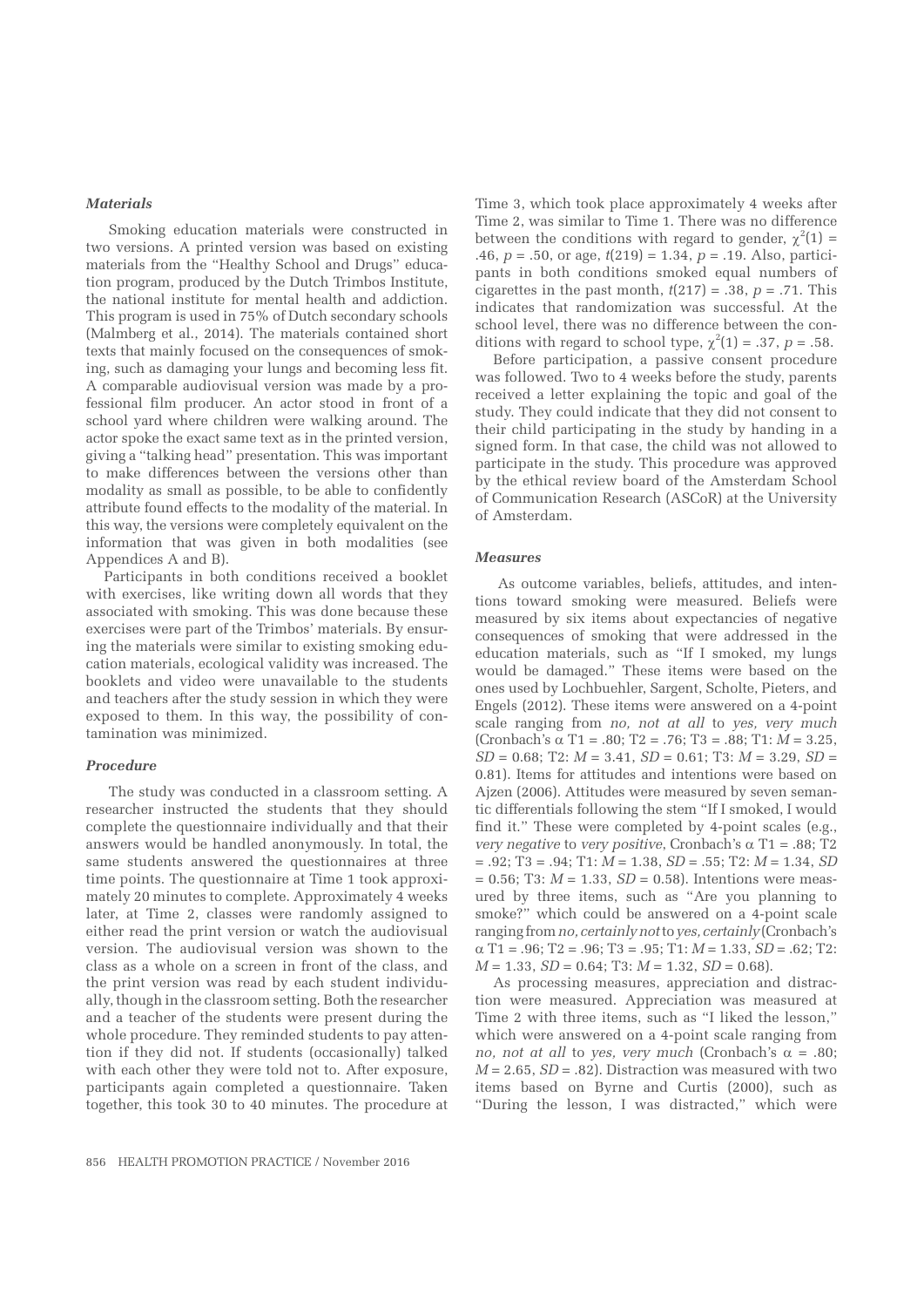| TABLE 1                                              |  |  |
|------------------------------------------------------|--|--|
| Means and Standard Deviations of Beliefs, Attitudes, |  |  |
| and Intentions Toward Smoking by Condition           |  |  |

| Outcome                  | Print             | Video              |
|--------------------------|-------------------|--------------------|
| Beliefs T <sub>1</sub>   | $3.23(0.72)^a$    | $3.25(0.65)^a$     |
| Beliefs T <sub>2</sub>   | 3.39 $(0.63)^{b}$ | $3.43(0.59)^{b}$   |
| Beliefs T <sub>3</sub>   | $3.22~(0.87)^a$   | $3.35(0.75)^a$     |
| Attitude T1              | 1.36(0.56)        | $1.41~(0.54)^a$    |
| Attitude T2              | 1.30(0.49)        | $1.38~(0.62)^{ab}$ |
| Attitude T3              | 1.41(0.67)        | $1.26(0.46)^{b}$   |
| Intention T1             | 1.30(0.61)        | 1.33(0.58)         |
| Intention T <sub>2</sub> | 1.26(0.60)        | 1.39(0.68)         |
| Intention T <sub>3</sub> | 1.34(0.75)        | 1.30(0.61)         |
|                          |                   |                    |

NOTE: *N* = 221. Different superscripts indicate a significant difference within the column.  $T1 = Time 1$ ;  $T2 = Time 2$ ;  $T3 =$ Time 3.

answered on a similar scale (Pearson's  $r = .81$ ;  $M = 1.72$ ,  $SD = .88$ ). In addition, we measured gender, age, and smoking behavior in the previous month (how many days and how many cigarettes per day).

### >**RESULTS**

#### *Modality Effects*

To answer RQ1, repeated measures analyses $^1$  were carried out with modality (print vs. video) as a between-subjects factor and time (Time 1, Time 2, Time 3) as a within-subjects factor.<sup>2</sup> Means and standard deviations for beliefs, attitudes, and intentions by condition are given in Table 1. For beliefs about smoking, the analysis showed that there was no difference between the print and video version in the effects over time,  $F(2,212) = 0.34$ ,  $p = .71$ . There was a main effect of time on beliefs,  $F(2,212) = 10.61, p < .001, \eta^2 = .091,$ but this effect was not different between the modalities. Beliefs at Time 2 ( $M = 3.41$ ,  $SD = 0.61$ ) were more negative toward smoking than beliefs at Time 1 (*M* = 3.24, *SD* = 0.68; *p* < .001), whereas beliefs at Time 3 (*M*  $= 3.28$ ,  $SD = 0.81$ ) were more positive toward smoking compared to Time 2 ( $p < .05$ ), and did not differ from beliefs at Time 1 ( $p = .78$ ).

For the attitude toward smoking, the analysis showed a significant difference between modalities in the effect over time,  $F(2,214) = 4.62$ ,  $p < .05$ ,  $\eta^2 = .041$ . Post hoc tests with Bonferroni corrections indicated that, for participants who had read the print version, attitudes did not differ at Time 3 compared to Time 1  $(p = .40)$ , whereas for participants who had viewed the video,

attitudes were more negative toward smoking at Time 3 compared to Time 1 ( $p < .01$ ). There was no main effect of time on attitudes,  $F(2,214) = 0.83$ ,  $p = .44$ .

For the intention to smoke, there was neither a difference between the print and video version in the effects over time,  $F(2,213) = 1.77$ ,  $p = .17$  nor a main effect of time,  $F(2,213) = 0.20$ ,  $p = .82$ .

#### *Appreciation*

To answer RQ2 on the role of appreciation, we first established whether modality had an effect on appreciation. Univariate analysis revealed a significant effect of condition on appreciation,  $F(1,215) = 6.33$ ,  $p < .05$ ,  $\eta^2$  = .029. Unexpectedly, the print version (*M* = 2.77,  $SD = .84$ ) was appreciated more than the audiovisual version  $(M = 2.54, SD = .79)$ . This means that increased appreciation cannot be the explanation of the found effect of modality on attitude, because the audiovisual version was the version that showed the effect on attitude. Accordingly, mediation analysis using the bootstrapping method described by Preacher and Hayes (2008) did not find an indirect effect of modality through appreciation on the difference between attitude at Time 1 and Time 3 (effect = 0.022, *SE* = 0.18, 95% confidence interval [−0.0017, 0.0781]).

#### *Distraction*

To answer RQ3 on the role of distraction, we first established whether modality had an effect on distraction. Univariate analysis showed that there was no difference between the print version  $(M = 1.62, SD =$ .81) and the audiovisual version  $(M = 1.83, SD = .93)$ ,  $F(1,215) = 2.47$ ,  $p = .12$ . Therefore, distraction cannot mediate effects of modality on persuasive outcomes.<sup>3</sup>

## >**DISCUSSION**

This study provides insight into the effect of printed and audiovisual smoking education materials on the beliefs, attitude, and intention toward smoking of loweducated adolescents. In answer to RQ1, the results show that audiovisual smoking education materials were more effective for this target group at changing the attitude toward smoking than equivalent textual materials. One month after seeing the video, participants had a more negative attitude toward smoking compared to baseline, whereas the text did not influence the attitude. These results suggest that the video version was more persuasive in terms of attitude. However, there were no effects of modality on beliefs and intentions. Beliefs about smoking were more negative immediately after participants had received the education, indicating that the education had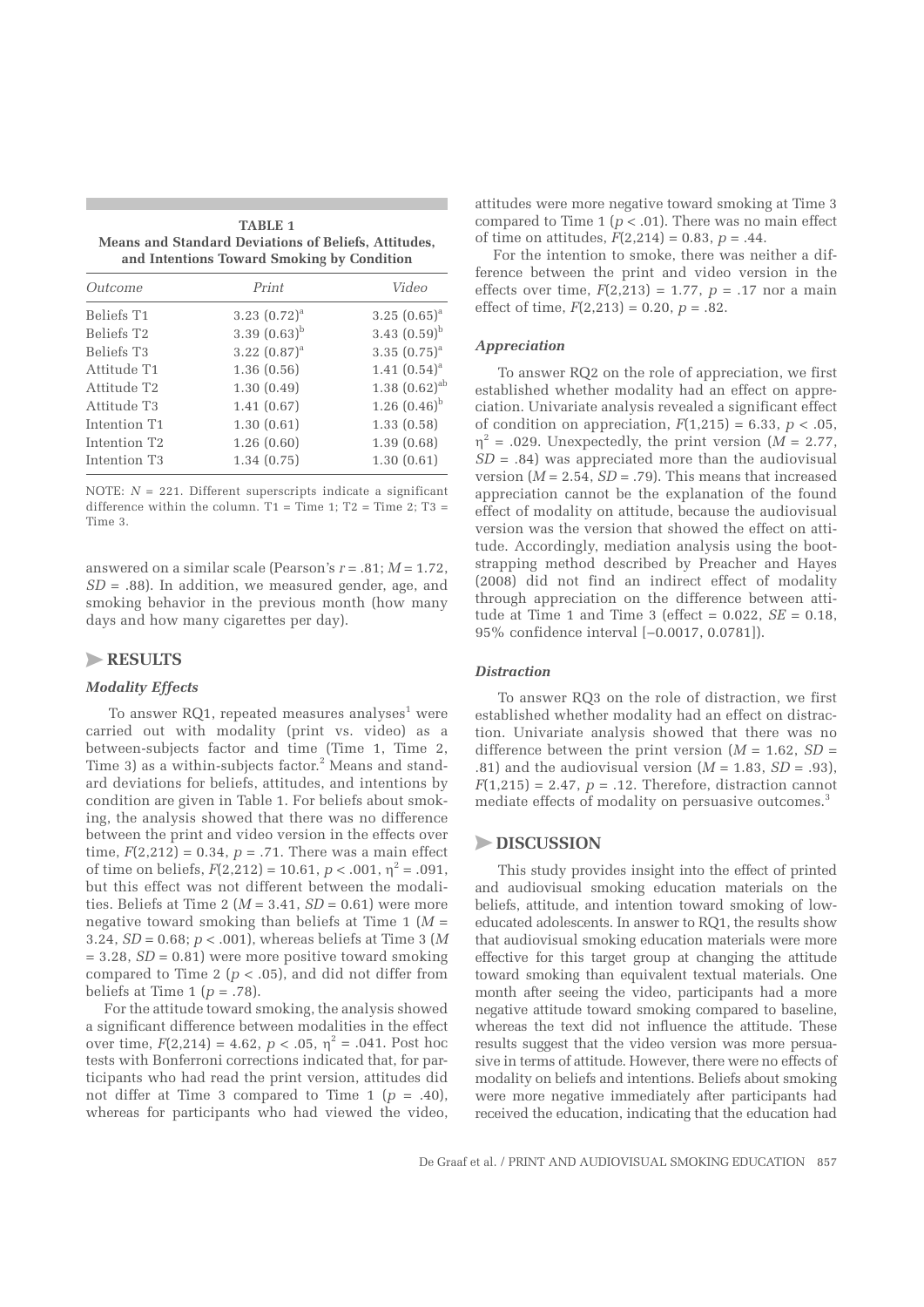persuasive effects on these beliefs, but it did not matter in which modality the education was presented.

Potential explanations of the found effects that were tested in this study were appreciation and distraction. However, in answer to RQ2 and RQ3, none of these message processing variables played a role in the found effect of video on attitude. For appreciation, it was even found that the text was appreciated more than the video, and this did not mediate the effect on attitude. Thus, differences in these processing variables between text and video do not explain effects of modality on persuasive outcomes. These results suggest that these types of message processing are not responsible for the effect of modality on attitude.

This suggestion is in line with the result that the video version of the smoking education materials had effects on the attitude toward smoking 1 month after participants had seen the video (Time 3). Therefore, an explanation for the effect probably lies in the month in between. Perhaps the participants talked about the message more in this month when they had seen the video. Interpersonal communication has been shown to be an important factor in the effects of communication campaigns (Southwell & Yzer, 2007; Van den Putte, Yzer, Southwell, de Bruijn, & Willemsen, 2011). The more people talk about a health message, the more likely they are to accept the message and change their attitude. Another possibility is that participants remembered the audiovisual message better. Immediately after exposure to the message, the difference may have been too small, but 1 month later it could have made a difference. If the message was more memorable to them at Time 3, it could have had an enhanced influence on their attitude (see Wilson et al., 2010).

The result that the text version was appreciated more than the audiovisual version may be explained by the "talking head" format of the video, which is likely not the format of video the students usually watch. However, to exclude alternative interpretations for effects, it was important to make the content of both versions as comparable as possible. From these results, it is clear that modality alone does not explain why film is often appreciated more. Additional features of film like illustrative moving images, editing, and music and sound effects are likely responsible for such effects. Despite being appreciated less than print, the video still had an effect on the attitude toward smoking. This means that the video worked through a different mechanism, like increased memorability.

#### *Limitations and Future Research*

It is important to note that only the attitude toward smoking showed an effect of modality. Beliefs about smoking as well as intention to smoke were not affected differently by printed and audiovisual materials. It is likely that the effect on attitude was not strong enough to generate a similar effect on intention, which is influenced by several constructs in addition to attitude (Ajzen & Fishbein, 2005). This is also supported by the small effect size of the analysis. Given the small effect on attitude that already occurred after a short exposure, it would be very interesting to see whether more frequent exposure to audiovisual smoking education messages make the effect stronger and also generate effects on intention.

Limitations include the difference in the number of cigarettes smoked in the past month between students who participated in all three time waves of the study and the ones who dropped out. The dropouts smoked more at Time 1. This may be explained by smoking being associated to other behaviors like absenteeism. Another possible limitation is that versions of the materials used in prior years may have been encountered by the students before the study. However, it is unlikely that this happened on a large scale. In addition, the external validity of the video intervention was limited to video interventions with a talking head format. This ensured equivalency of information in both versions, but the video was probably unlike many videos the students are used to. Future research should test the effect of other types of videos.

With regard to future research, studies should include measures of potential explanations of the delayed effect on attitude. This study focused on message processing, like text appreciation and distraction, but these were shown not to mediate the effect. Factors that may have mediated the effect in the month between exposure and measurement, like interpersonal communication and memory, should be included in the next study to be able to test whether these explain the effect.

#### *Conclusion*

The present study is the first to test the effectiveness of different modalities of smoking education messages among low-educated adolescents. The results show that audiovisual materials are slightly more effective for this specific target group. This is in contrast to studies with higher educated participants that generally find an advantage of written materials (Byrne & Curtis, 2000; Corston & Colman, 1997). This shows that it is important to adapt smoking education materials to the specific target group of low-educated adolescents, because they are affected differently by messages than other groups who are more often studied. For low-educated adolescents, including audiovisual materials can be beneficial.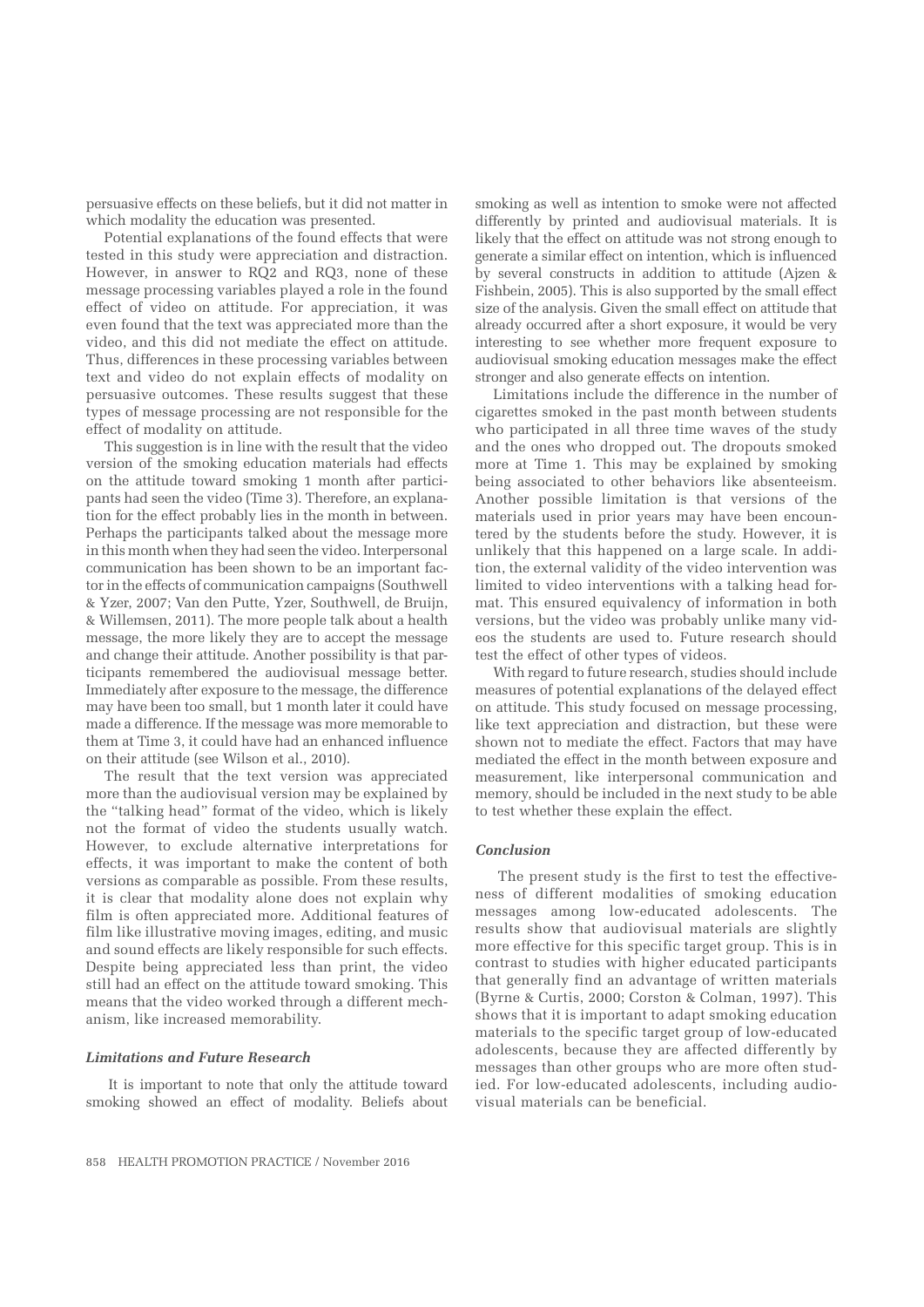# >**APPENDIX A**

# *Screenshot of Print Material, Two Pages of the Booklet*



| п<br>nsıa<br> |
|---------------|
|---------------|

| Exercise 3<br>What can happen when you smoke?                | What happens when you smoke?<br>A consequence of smoking is that your teeth turn yellow. You can get<br>brown stains on your fingers. And you start smelling like cigarettes.<br>Other people often think smokers smell bad. |
|--------------------------------------------------------------|------------------------------------------------------------------------------------------------------------------------------------------------------------------------------------------------------------------------------|
| Place a circle around TRUE or NOT TRUE                       |                                                                                                                                                                                                                              |
| 1. You get in worse physical shape.<br>TRUE NOT TRUE         |                                                                                                                                                                                                                              |
| 2. You start feeling tense.                                  |                                                                                                                                                                                                                              |
| TRUE NOT TRUE                                                |                                                                                                                                                                                                                              |
| 3. It is difficult for you to stop smoking.<br>TRUE NOT TRUE |                                                                                                                                                                                                                              |
| 4. You can run for longer periods of time.<br>TRUE NOT TRUE  |                                                                                                                                                                                                                              |
| 5. You start coughing.                                       |                                                                                                                                                                                                                              |
| TRUE NOT TRUE                                                |                                                                                                                                                                                                                              |
|                                                              | Is smoking dangerous?                                                                                                                                                                                                        |
|                                                              | If you have been smoking for a while, you can get sick. And you can<br>get a heart condition. Smoking can also damage your lungs. A smoker<br>can get so ill, that he dies. That is why it is better not to smoke.           |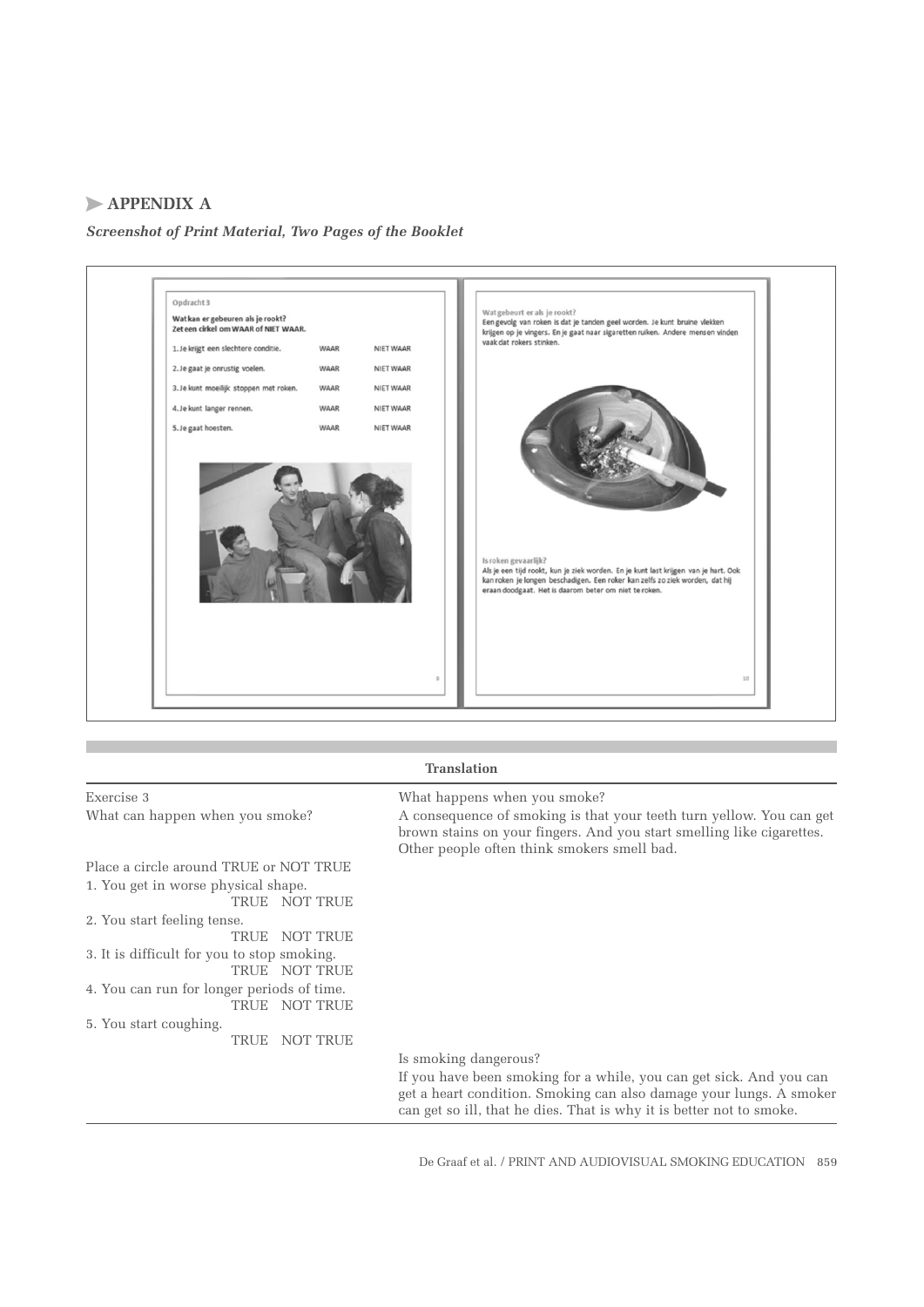#### >**APPENDIX B**

*Screenshot of Audiovisual Material, the Actor Speaks the Same Text as in the Print Material (e.g., the right-hand page of Appendix A)*



#### **NOTES**

- 1. Considering a multilevel analysis, it proved that there was no significant variance on any of the levels, making it unwarranted to take levels into account.
- 2. School type (PrO or LWOO) was also added as a betweensubjects factor, but neither main effects nor interactions with school type for any of the outcome variables were significant.
- 3. For the potential mediators, there were main effects of school type. PrO students appreciated the lesson more and were less distracted than LWOO students (all *p*s < .05). However, there were no interactions of school type with modality on these processing variables (all *p*s > .20).

#### **REFERENCES**

Ajzen, I. (2006). *Constructing a theory of planned behavior questionnaire*. Retrieved from http://people.umass.edu/~aizen/pdf/ tpb.measurement.pdf

Ajzen, I., & Fishbein, M. (2005). *The influence of attitudes on behavior*. In D. Albarracin, B. T. Johnson, & M. P. Zanna (Eds.), *The handbook of attitudes* (pp. 173-222). New York, NY: Lawrence Erlbaum.

Brown, S. P., & Stayman, D. M. (1992). Antecedents and consequences of attitude toward the ad: A meta-analysis. *Journal of Consumer Research*, *19*, 34-51.

Byrne, M., & Curtis, R. (2000). Designing health communication: Testing the explanations for the impact of communication medium on effectiveness. *British Journal of Health Psychology*, *5*, 189-199.

Campbell, F. A., Goldman, B. D., Boccia, M. L., & Skinner, M. (2004). The effect of format modifications and reading comprehension on recall of informed consent information by low-income parents: A comparison of print, video, and computer-based presentations. *Patient Education and Counseling*, *53*, 205-216.

Chaiken, S., & Eagly, A. H. (1976). Communication modality as a determinant of message persuasiveness and message comprehensibility. *Journal of Personality and Social Psychology*, *34*, 605-614. Corston, R., & Colman, A. M. (1997). Modality of communication and recall of health-related information. *Journal of Health Psychology*, *2*, 185-194.

Cuijpers, P., Jonkers, R., De Weerdt, I., & De Jong, A. (2002). The effects of drug abuse prevention at school: The "Healthy School and Drugs" project. *Addiction*, *97*, 67-73.

Dobbins, M., DeCorby, K., Manske, S., & Goldblatt, E. (2008). Effective practices for school-based tobacco use prevention. *Preventive Medicine*, *46*, 289-297.

Giskes, K., Kunst, A. E., Benach, J., Borrell, C., Costa, G., Dahl, E., . . . Mackenbach, J. P. (2005). Trends in smoking behaviour between 1985 and 2000 in nine European countries by education. *Journal of Epidemiology & Community Health*, *59*, 395-401.

Gottfredson, D. C., & Wilson, D. B. (2003). Characteristics of effective school-based substance abuse prevention. *Prevention Science*, *4*, 27-38.

Kanjilal, S., Gregg, E. W., Cheng, Y. J., Zhang, P., Nelson, D. E., Mensah, G., & Beckles, G. L. (2006). Socioeconomic status and trends in disparities in 4 major risk factors for cardiovascular disease among US adults, 1971-2002. *Archives of Internal Medicine*, *166*, 2348-2355.

Lochbuehler, K., Sargent, J. D., Scholte, R. H., Pieters, S., & Engels, R. C. (2012). Influence of smoking cues in movies on children's beliefs about smoking. *Pediatrics*, *130*, 221-227. doi:10.1542/ peds.2011-1792

Malmberg, M., Kleinjan, M., Overbeek, G., Vermulst, A., Monshouwer, K., Lammers, J., . . . Engels, R. C. (2014). Effectiveness of the "Healthy School and Drugs" prevention programme on adolescents' substance use: A randomized clustered trial. *Addiction*, *109*, 1031-1040.

Meade, C. D., McKinney, W. P., & Barnas, G. P. (1994). Educating patients with limited literacy skills: The effectiveness of printed and videotaped materials about colon cancer. *American Journal of Public Health*, *84*, 119-121.

Moreno, R. (2006). Does the modality principle hold for different media? A test of the method-affects-learning hypothesis. *Journal of Computer Assisted Learning*, *22*, 149-158.

Paasche-Orlow, M. K., Parker, R. M., Gazmararian, J. A., Nielsen-Bohlman, L. T., & Rudd, R. R. (2005). The prevalence of limited health literacy. *Journal of General Internal Medicine*, *20*, 175-184.

Petty, R. E., & Cacioppo, J. T. (1986). *Communication and persuasion: Central and peripheral routes to attitude change*. New York, NY: Springer.

Preacher, K. J., & Hayes, A. F. (2008). Asymptotic and resampling strategies for assessing and comparing indirect effects in multiple mediator models. *Behavior Research Methods*, *40*, 879-891.

Rijksoverheid. (n.d.-a). *Wanneer krijgt mijn kind leerwegondersteunend onderwijs (LWOO)?* [When does my child get supported education?]. Retrieved from http://www.rijksoverheid.nl/onderwerpen/passend-onderwijs/vraag-en-antwoord/wanneer-krijgt-mijn-kind-leerwegondersteunend-onderwijs-lwoo.html

Rijksoverheid. (n.d.-b). *Wanneer krijgt mijn kind praktijkonderwijs?* [When does my child get practical education?]. Retrieved from http://www.rijksoverheid.nl/onderwerpen/passend-onderwijs/vraag-en-antwoord/wanneer-krijgt-mijn-kind-praktijkonderwijs.html